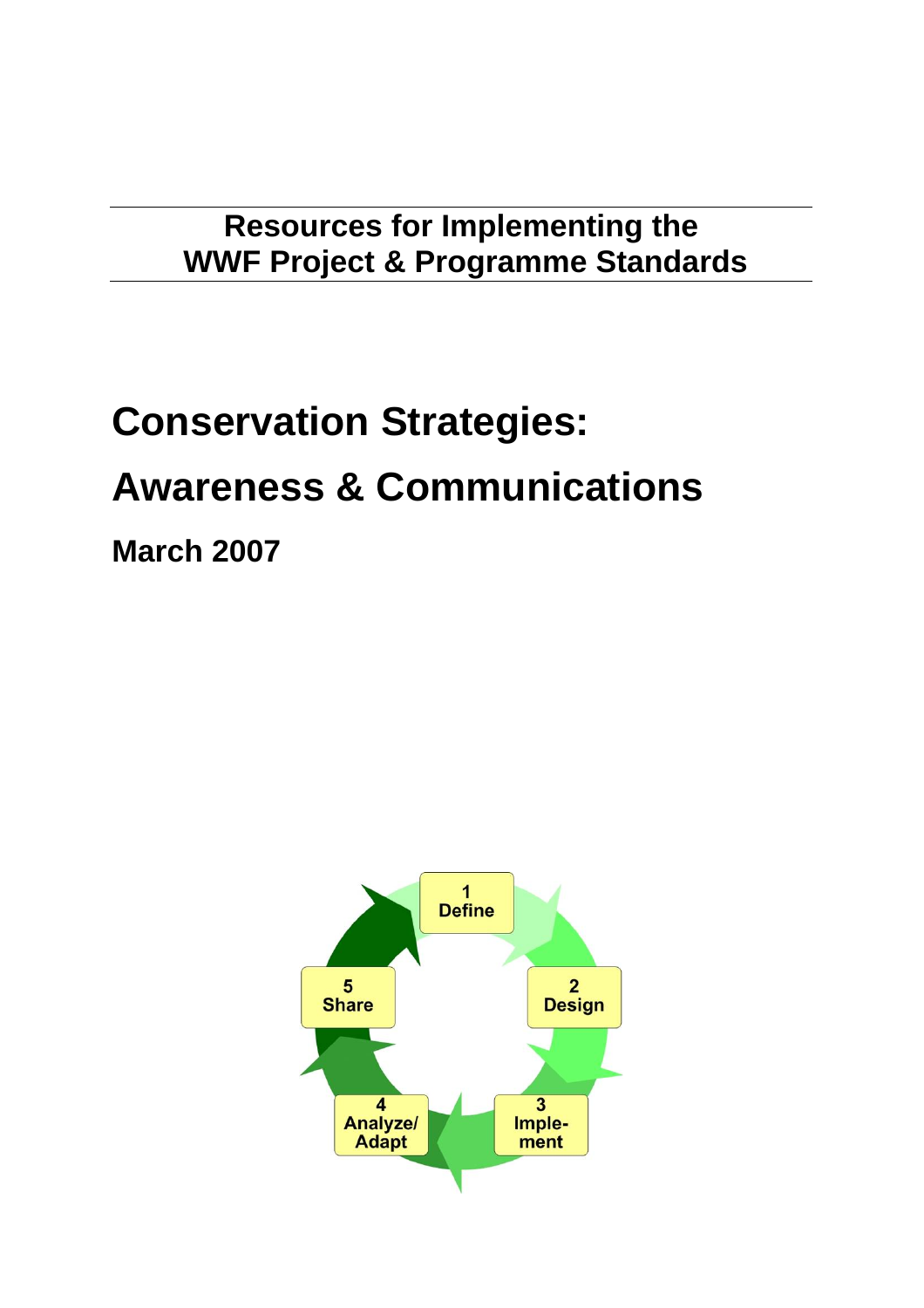## **Contents**

| When Is It Useful to Use an Awareness and Communications Strategy? 3                    |  |
|-----------------------------------------------------------------------------------------|--|
|                                                                                         |  |
|                                                                                         |  |
| 2. Identify the Target Audiences for Your Awareness and Communications Strategy6        |  |
|                                                                                         |  |
|                                                                                         |  |
| 5. Choose Activities and Tools to Help You Deliver Your Key Message and Call to Action9 |  |
|                                                                                         |  |
|                                                                                         |  |
|                                                                                         |  |
|                                                                                         |  |

This document is intended as a guidance resource to support the implementation of the *WWF Standards of Conservation Project and Programme Management.* Although each step in these *Standards* must be completed, the level of detail depends on the circumstances of individual projects and programmes. Accordingly, each team will have to decide whether and to what level of detail they want to apply the guidance in this document.

This document may change over time; the most recent version can be accessed at: [https://intranet.panda.org/documents/folder.cfm?uFolderID=77127.](https://intranet.panda.org/documents/folder.cfm?uFolderID=77127)

**Written by:** Anne-Marie Kloet, WWF NL and Alexis Morgan, WWF-Canada **Edited by:** Will Beale, WWF-UK and Foundations of Success

Please address any comments to Sheila O'Connor [\(soconnor@wwfint.org](mailto:soconnor@wwfint.org)).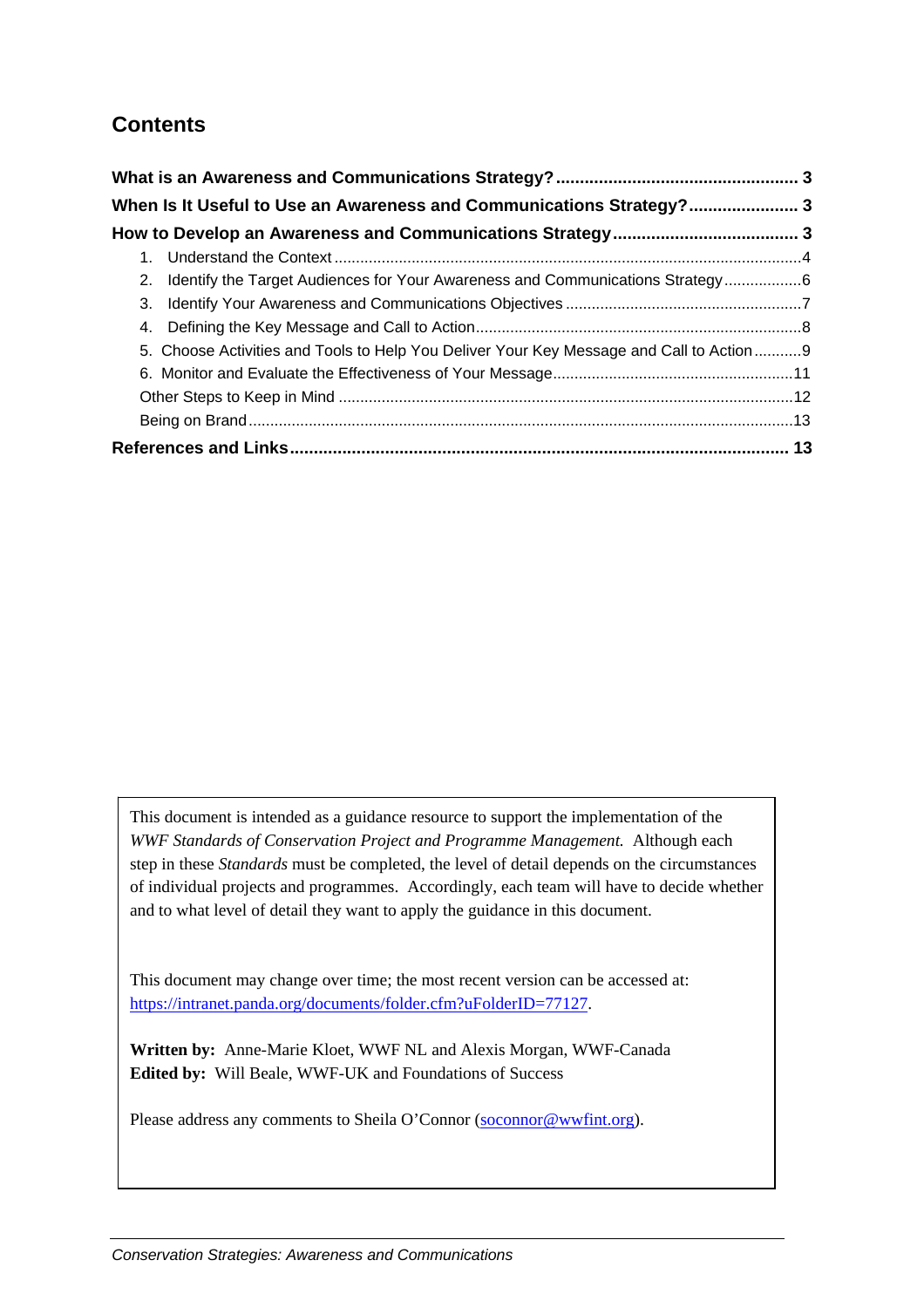# **Conservation Strategies: Awareness and Communications**

## <span id="page-2-0"></span>**What is an Awareness and Communications Strategy?**

In the context of project management, awareness and communications is a way to influence people's knowledge and attitudes and, hence, the actions that they take. Given the integral role humans play in conserving biodiversity, an awareness and communications strategy can offer a powerful means to help project teams achieve their conservation goals. As outlined in the [IUCN-CMP Taxonomy of Conservation](http://conservationmeasures.org/CMP/IUCN/browse.cfm?TaxID=ConservationActions)  [Actions](http://conservationmeasures.org/CMP/IUCN/browse.cfm?TaxID=ConservationActions), there are three types of strategies that fall under the broad heading of Education and Awareness:

- [Formal Education](http://conservationmeasures.org/CMP/IUCN/view.cfm?ItemID=21&ParentID=19&SortID=95&TaxID=ConservationActions): Enhancing knowledge and skills of students in a formal degree program. This includes, for example, education that takes place in grade school and high school, universities, and technical colleges.
- [Training:](http://conservationmeasures.org/CMP/IUCN/view.cfm?ItemID=22&ParentID=19&SortID=96&TaxID=ConservationActions) Enhancing knowledge, skills and information exchange for practitioners, stakeholders, and other relevant individuals in structured settings outside of degree programs. This could include hosting a training course on protected area management and design or a monitoring and evaluation workshop, developing how-to manuals on project budgeting, or helping local community members develop income generation activities.
- [Awareness & Communications:](http://conservationmeasures.org/CMP/IUCN/view.cfm?ItemID=24&ParentID=19&SortID=98&TaxID=ConservationActions) Raising environmental awareness and providing information through various media or through civil disobedience. This might include a radio campaign to discourage the trafficking of wildlife skins and furs, visits with school children to inform them of the benefits of forests, or organized marches to protest plans to build a dam.

Although there is some conceptual overlap in these strategies, this document will focus only on awareness and communications.

## **When Is It Useful to Use an Awareness and Communications Strategy?**

Awareness and communications strategies are designed to influence people's knowledge, attitudes, and actions. As such, an awareness and communications strategy can be important when a project team identifies lack of knowledge, lack of awareness, or unfavorable attitudes as indirect threats (note: they can also be opportunities) affecting their conservation targets (see [Step 1.4 Situation Analysis](https://intranet.panda.org/documents/folder.cfm?uFolderID=60977)). In determining whether to use this strategy, it will be important to consider the extent to which the lack of knowledge and awareness or unfavorable attitudes are contributing to the overall threat. If their contribution is minor, it may not make sense to use an awareness and communications strategy. This is the case even if your office or team is particularly skilled at awareness raising.

In terms of the WWF Standards for Conservation Project and Programme Management, project teams develop their strategies in [Step 2.1 Action Plan](https://intranet.panda.org/documents/folder.cfm?uFolderID=60978). If your team determines that it needs to influence knowledge, attitudes, and/or actions, it may choose at this point to develop an awareness and communications strategy.

## **How to Develop an Awareness and Communications Strategy**

Developing an awareness and communications strategy involves specifying clearly-defined and measurable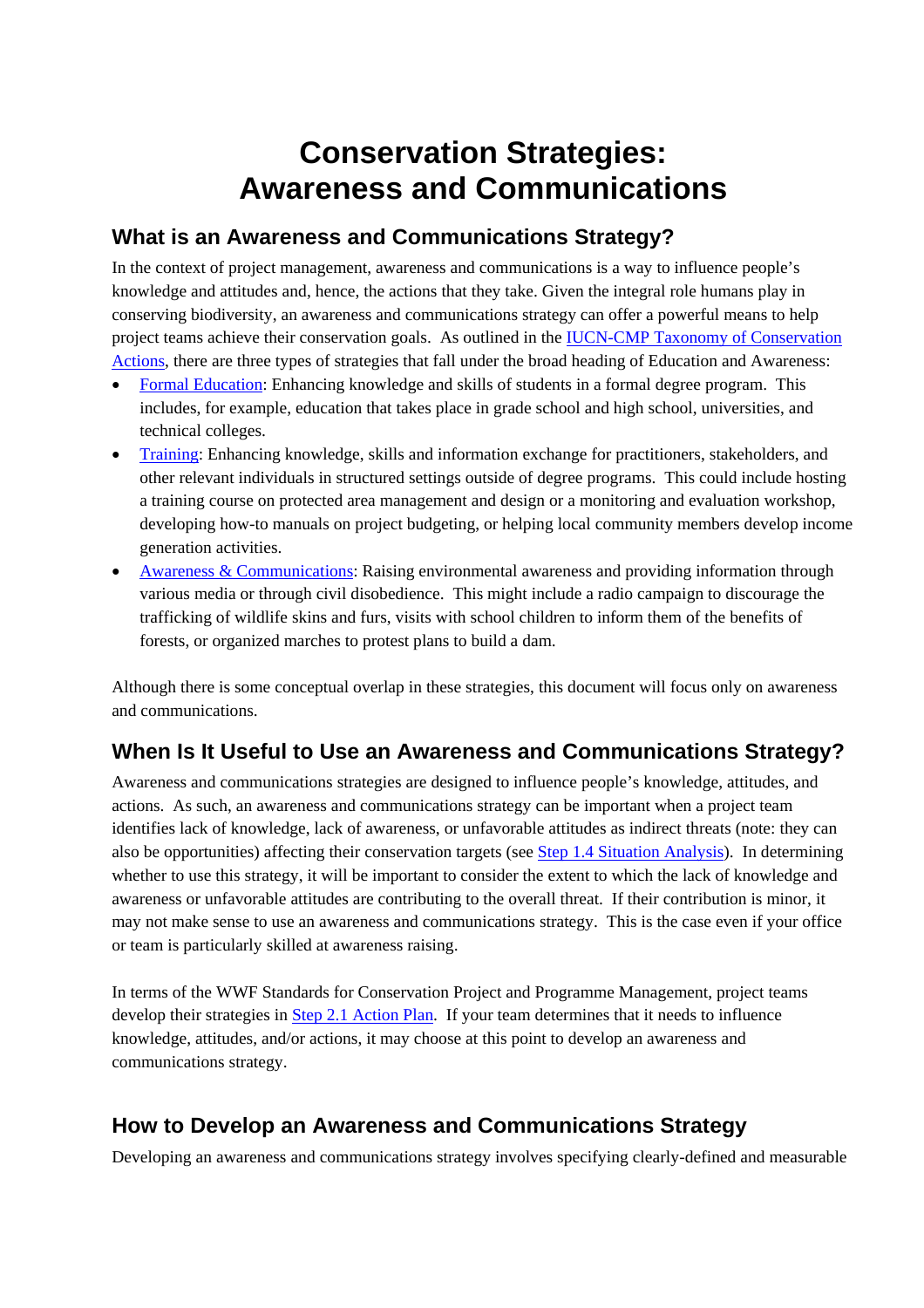<span id="page-3-0"></span>communications objectives and developing a set of coordinated messages, activities, tools and products that you will use to achieve them. The general process for developing an awareness and communications strategy includes the following steps, some of which you may have already covered in similar steps needed for implementing the WWF Standards for Project and Programme Management:

- 1) Understand the **context** or background in which you will implement your awareness and communications strategy;
- 2) Identify the **target audience** for your awareness and communications strategy;
- 3) Identify your desired awareness and communications **objectives**;
- 4) Define the **key message** you want to communicate and a **call to action** to inspire your target audience;
- 5) Choose **activities** and **tools** to help you deliver your key message and call to action; and
- 6) **Monitor** and **evaluate** the effectiveness of your message.

For your awareness and communications strategy to be most effective, it is important to have a communications specialist (or someone with relevant communications experience) as a member of the project team or assigned to support the team. Where this is not possible, it may be necessary to seek external support.

In this document we guide you through the steps listed above. As you go through these steps, you may find it useful to organize your information in a matrix form. [Figure 1](#page-3-1) provides an example that you could use or adapt to suit your needs.

| <b>Awareness and Communications Strategy:</b> |             |                       |                   |              |
|-----------------------------------------------|-------------|-----------------------|-------------------|--------------|
| <b>Communications Objective 1</b>             |             |                       |                   |              |
| <b>Target audiences</b>                       | Key message | <b>Call to Action</b> | <b>Activities</b> | <b>Tools</b> |
|                                               |             |                       |                   |              |
|                                               |             |                       |                   |              |
|                                               |             |                       |                   |              |
|                                               |             |                       |                   |              |
| <b>Communications Objective 2</b>             |             |                       |                   |              |
| <b>Target audiences</b>                       | Key message | <b>Call to Action</b> | <b>Activities</b> | <b>Tools</b> |
|                                               |             |                       |                   |              |
|                                               |             |                       |                   |              |
|                                               |             |                       |                   |              |
|                                               |             |                       |                   |              |

<span id="page-3-1"></span>**Figure 1. Communications Matrix**

## **1. Understand the Context**

Every awareness and communications act takes place in a complex environment of circumstances and people with their own opinions, history, education, cultures and interests. Communication is therefore not only a matter of getting your message to the right target audiences, but also anticipating all the circumstances and actors that might respond to your actions – positively, neutrally or negatively. To be prepared for all kind of reactions and counteractions, your awareness and communications strategy should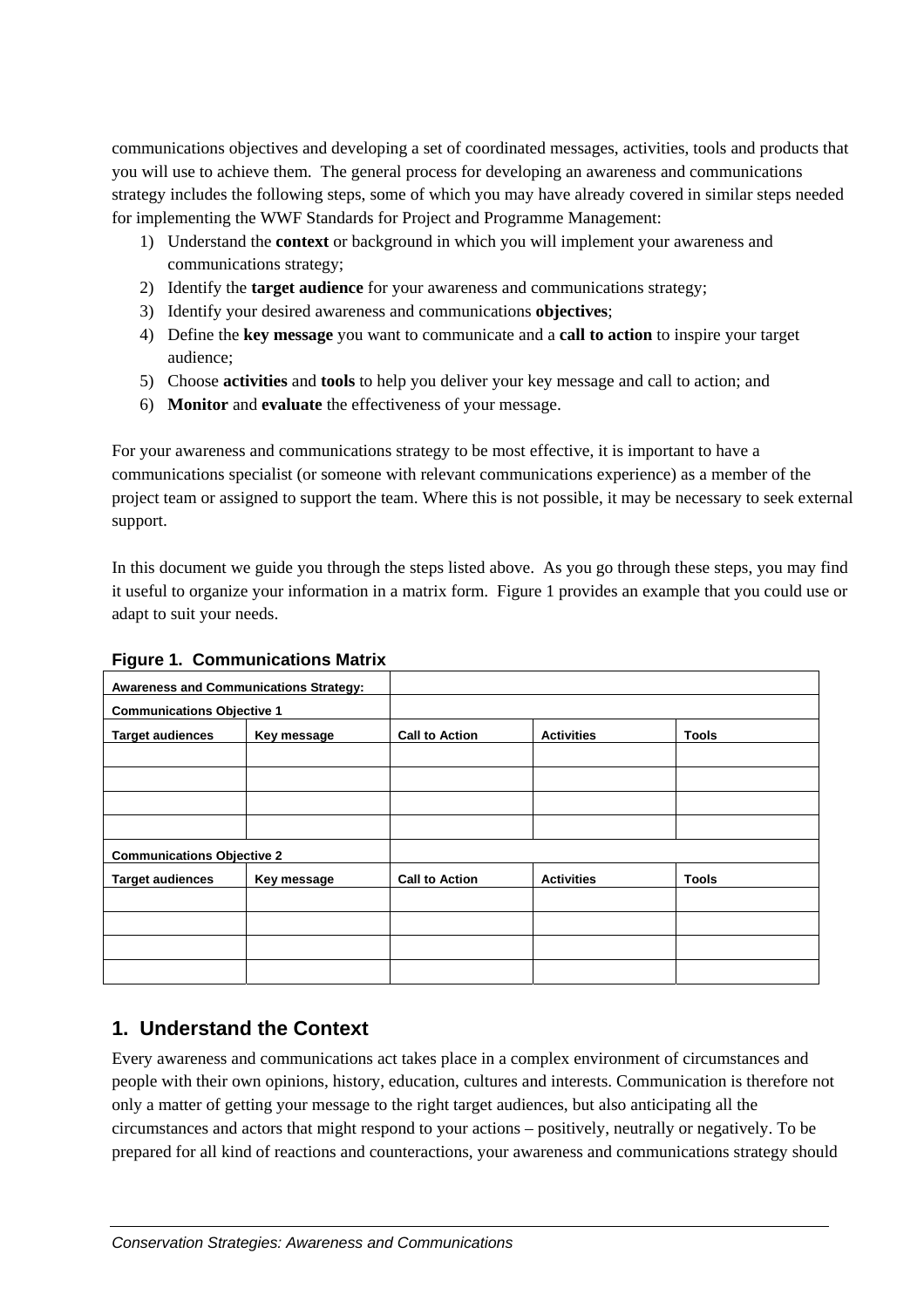draw on the situation and stakeholder analyses you develop in [Step 1.4 Context and Stakeholders](https://intranet.panda.org/documents/folder.cfm?uFolderID=60977) of the WWF Standards. You may find it helpful to use additional tools that can help you focus your awareness and communication efforts. Here we highlight a few of those tools.

#### **SWOT Analysis**

A SWOT (Strengths, Weaknesses, Opportunities and Threats) analysis can help you determine how well positioned your team is and what risks you need to keep in mind as you develop your awareness and communications strategy. A simple example is provided in [Box 1.](#page-6-1)

#### **Box 1. SWOT Analysis Example for Communications**

#### **Situation:**

Fish stocks are dwindling in the project area. From a conservation perspective, this is a threat because it means over-fishing is depleting the biodiversity target in the project area. For communications, it may be an opportunity because we can use this information to convince the fishermen to switch to sustainable fishing methods.

#### **SWOT Analysis**:

| <b>Strengths (Internal)</b>                                                             | <b>Weaknesses (Internal)</b>                                                                    |  |
|-----------------------------------------------------------------------------------------|-------------------------------------------------------------------------------------------------|--|
| Technical experts on team                                                               | Poor internal communications                                                                    |  |
| International recognition and respect for<br>$\bullet$<br>knowledge on fisheries issues | Knowledge missing on social and economic<br>$\bullet$<br>developments/aspects                   |  |
| Access to international network                                                         | Incomplete knowledge on buyers market<br>$\bullet$                                              |  |
| Good relationship with partners                                                         | Not a good relationship with regional press<br>$\bullet$                                        |  |
|                                                                                         | Hardly any field (community) work by WWF<br>$\bullet$                                           |  |
| <b>Opportunities (External)</b><br><b>Threats (External)</b>                            |                                                                                                 |  |
| Widespread political awareness on need<br>for switching to sustainable fishing          | Illegal fishermen from outside the area hard to<br>$\bullet$<br>reach                           |  |
| techniques; governments are ready to<br>change                                          | The environment is not a priority for poor<br>$\bullet$<br>people                               |  |
| Strong network government, NGOs and<br>research institutes in place                     | Poor media development in the area. Media<br>$\bullet$<br>expects WWF to pay for cameras, trips |  |
| Fishermen can see that resources are<br>$\bullet$<br>dwindling                          | Low education level in stakeholder<br>communities                                               |  |

From this SWOT-matrix the project team can conclude it has good technical knowledge and is respected for it, probably by government and research institutes. At the same time, it is deficient in it knowledge of socio economic issues, and it probably does not have much contact with the local communities. In addition, it is hard to reach out to them because the media structure is limited. As such, this project carries the risk that it will become too technical, too focused on government and research, and too removed from the communities and fishermen.

However, there is an important opportunity in that local fishermen are noticing that their resources are dwindling. This provides a good basis to communicate with this target audience, in spite of the challenges to make them aware of the problem and to encourage them to change behavior.

It is obvious that this project has to address its deficiencies in terms of socio economic knowledge and internal communications before proceeding. Communications activities will only be effective if these issues are addressed first. This has implications for the awareness and communications strategies and perhaps also the team membership.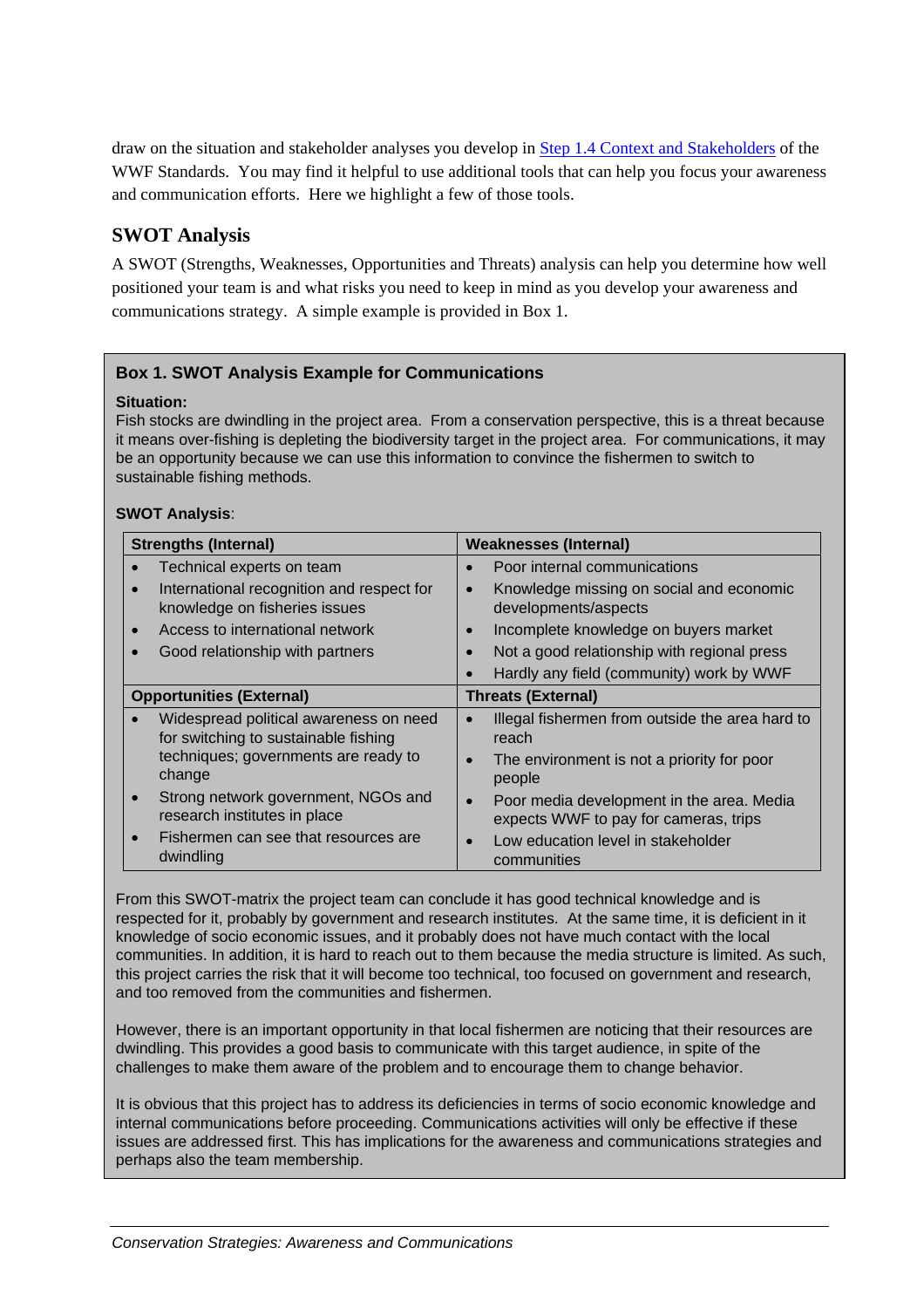#### <span id="page-5-0"></span>**Stakeholder and/or Actor Analysis**

Another tool that might help you develop your awareness and communications strategy is the stakeholder analysis you developed in Step 1.4 (see [Basic Guidance on Stakeholder Analysis\)](https://intranet.panda.org/documents/folder.cfm?uFolderID=60977). Depending upon your situation, you may want to think about other actors that did not emerge directly in your stakeholder analysis but that will be important for your awareness and communications strategy (e.g., the media). These actors and stakeholders are those persons, groups or organisations that can (directly or indirectly) influence the achievement of conservation (or communications) goals and whose participation and support are crucial to its success. Some practitioners may consider actors to be synonymous with stakeholders; strictly speaking they may be different in that some actors (such as the media) may not have a vested interest in the achievement of the project goals, and some stakeholders may not be influential (i.e. weak stakeholders). The more you know about the stakeholders and actors, the better you can decide whether they will become a target audience. You should consider his or her:

- Influence on the project (positive or negative, direct or indirect power);
- Level of knowledge and problem awareness (e.g. how many fishermen know and accept that dynamite fishing destroys coral reefs and fish populations?); and
- Willingness to co-operate (e.g., what is in it for them, and what is their attitude towards WWF and the project?)

#### **Communications History**

Finally, a helpful process to understand the context for developing your awareness and communications strategy is to take stock of what your team or other WWF teams have already communicated and what relationships you or others have built up with the actors/target groups. It is important to get an overview of the tools WWF has produced and the activities and strategies used in the past. What has been accomplished so far from a communications point of view? How effective have previous communications been? Documenting this information is a helpful step to ensure your team is taking learning and due diligence into account. In addition, as you implement and evaluate your own awareness and communications strategy, you should keep track of this type of information so that you can share it with others using similar strategies in the future (for more information, see [Step 5.1 Share Lessons Learned and Good Practices](https://intranet.panda.org/documents/folder.cfm?uFolderID=60989)).

## **2. Identify the Target Audiences for Your Awareness and Communications Strategy**

Now that you understand the context for your awareness and communications strategy, you should think about whom you want to influence with your strategy. First and foremost, you need to keep in mind whose behaviors you are trying to change with your awareness and communications strategy. These are the people that should be in your target audience. Sometimes this audience will be very specific (e.g., fishers working in your project site), and sometimes they will be much broader (e.g., consumers of shark fin soup in China). As discussed later, this will influence the communications tools and activities that will be most appropriate for your situation.

You should also use the actor analysis to select your target audiences. Not all actors, however, will become target audiences for awareness and communications strategies. In some cases, it will not be effective to direct communications at certain actors (e.g., if you cannot reach actors or if they are not likely to change behavior). In those situations, it may be better to either not try to reach them or to select other actors that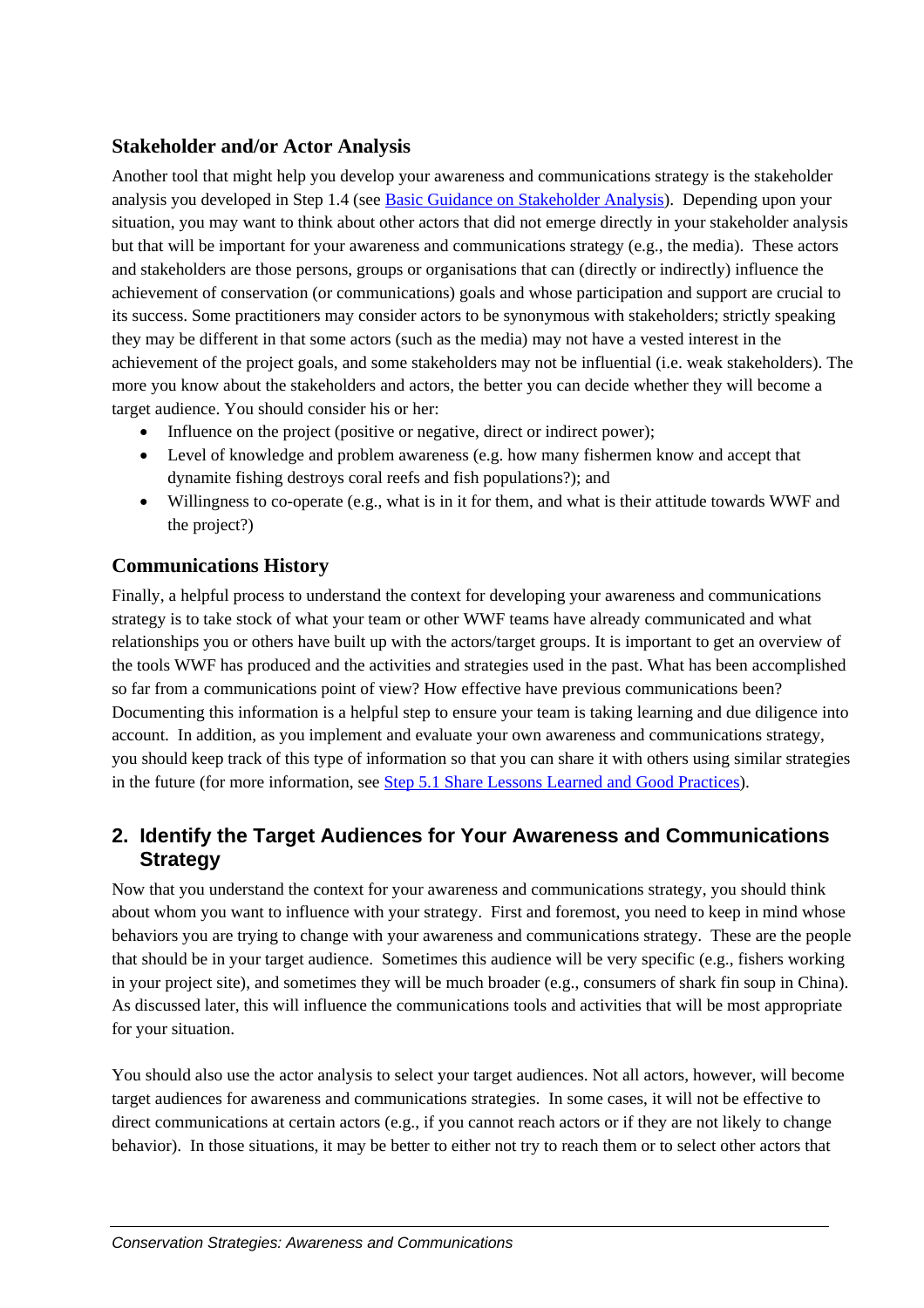<span id="page-6-0"></span>can function as intermediaries for reaching them.

You also need to look at the actor analysis to decide whether your messages will be received by other, unplanned, actors and what the effect of these messages may be on them. If it is a positive or neutral side effect, you probably do not have to worry. If the effect might be negative (e.g. actor may feel left out and can have a strong negative influence on the projects or other important actors), you should include these actors as target audiences in your awareness and communications strategy.

You may have two types of audiences for your strategy:

- *Primary Target Audience*: The key persons or groups to whom you communicate directly. You may have more than one primary target audience for your awareness and communications strategy.
- *Secondary Target Audience*: People or groups who are less relevant to your efforts but whom you wish to receive the communications messages because they will also benefit from hearing the messages or because they can influence your target audience now or in the future.

When identifying your target audience, be as specific as possible and try to describe your audience in terms of current behavior, level of knowledge and awareness, preferred methods of receiving information and motivations/barriers to accepting the information. The more refined the target audience description, the more precise and effective your communications will be. Broad descriptions like the 'general public' are less likely to lead to a successful awareness and communications strategy than a tightly defined target audience.

## **3. Identify Your Awareness and Communications Objectives**

For any strategy, you should document your assumptions about how you believe that strategy will help you affect your biodiversity target. A [results chain](https://intranet.panda.org/documents/folder.cfm?uFolderID=60995) is one useful tool for doing this, but you may have others. By documenting these assumptions, you will set the stage for developing objectives and, eventually, indicators. Generally, awareness and communications strategies seek to influence individuals' knowledge, attitudes, and behavior. Often, however, it will often be necessary to use other strategies to help achieve the desired behavior change. [Figure 2](#page-6-1) provides an example of a results chain for a strategy designed to raise awareness about the importance of sharks and the effects of shark fishing for shark fin soup.

#### <span id="page-6-1"></span>**Figure 2. Example Results Chain for an Awareness Raising Campaign**



As discussed in [Step 2.1 Action Plan](https://intranet.panda.org/documents/folder.cfm?uFolderID=60978), a good objective should meet the following criteria:

- **Outcome Oriented:** Represents necessary changes in critical factors that affect one or more project goals
- **Measurable:** Definable in relation to some standard scale (numbers, percentage, fractions, or all/nothing states)
- **Time Limited:** Achievable within a specific period of time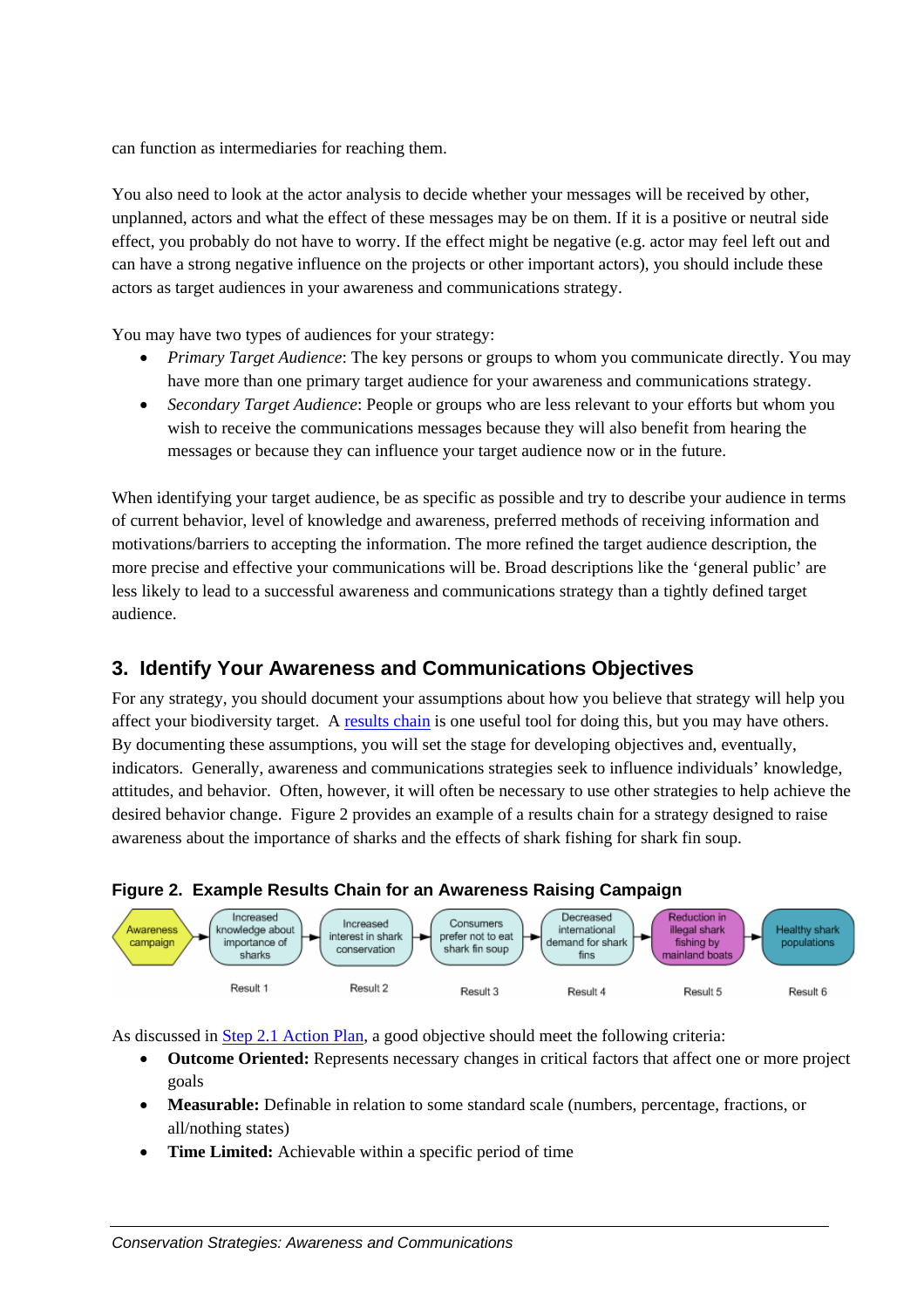- <span id="page-7-0"></span>• **Specific:** Clearly defined so that all people involved in the project have the same understanding of what the terms in the objective mean
- **Practical:** Achievable and appropriate within the context of the project site

Building off of the results chain in [Figure 2,](#page-6-1) you might determine that it's necessary to have objectives for results 1, 4, and  $5<sup>1</sup>$ . These objectives might be:

**Result 1:** Increased knowledge about importance of sharks

**Objective 1:** By the end of 2008, at least 50% of the target audience can cite 2 or more ways in which sharks contribute to a healthy marine ecosystem.

**Result 4:** Decreased international demand for shark fins **Objective 4:** By 2012, the number of kilograms of shark fins exported to international markets decreases by at least 25%, as compared to 2007 levels.

**Result 5:** Reduction in illegal shark fishing by mainland boats **Objective 5:** By 2015, the number of citations issued monthly to mainland boats for illegal shark fishing decreases to 10 or fewer.

Objective 1 is a direct, immediate result of your awareness and communications strategy, whereas Objectives 4 and 5 are longer-term results that you hope your awareness and communications strategy – possibly in combination with other strategies – will achieve. In effect, they are the changes in behavior you need to see for there to be an improvement in your biodiversity target. For more information on how to develop objectives and examples of well-defined and poorly-defined objectives, see [Step 2.1 Action Plan.](https://intranet.panda.org/documents/folder.cfm?uFolderID=60978) See also [Basic Guidance on Results Chains.](https://intranet.panda.org/documents/folder.cfm?uFolderID=60978)

## **4. Defining the Key Message and Call to Action**

After you have selected your target audiences and defined your objectives related to your awareness and communications strategy, you need to think about *what* you will say – your key message – to increase your target audience's knowledge, influence their attitudes, or affect their behaviors.

The **Key Message** sums up what you want to convey in a short memorable statement. A key message should include a benefit for your target audience so that they are willing to alter their behavior. A good check for your key message is to picture the target audience right in front of you. They tell you: *"You have 10 seconds to tell us why we should do it and what's in it for me*." They will only stay and listen if there is a benefit for them and if your message is compact and clear.

If you cannot formulate a good key message, with a benefit for your target audience, it is a signal to take a closer look at whether you have chosen a realistic awareness and communications strategy or the right target audience. The following are some examples of benefits that could encourage your target audience to change behavior:

<span id="page-7-1"></span> $\frac{1}{1}$ <sup>1</sup> Note: Result 6 would require a goal because it is a result for a biodiversity target. You will have already set your goals in [Step 2.1 Action Plan](https://intranet.panda.org/documents/folder.cfm?uFolderID=60978) of the WWF Standards.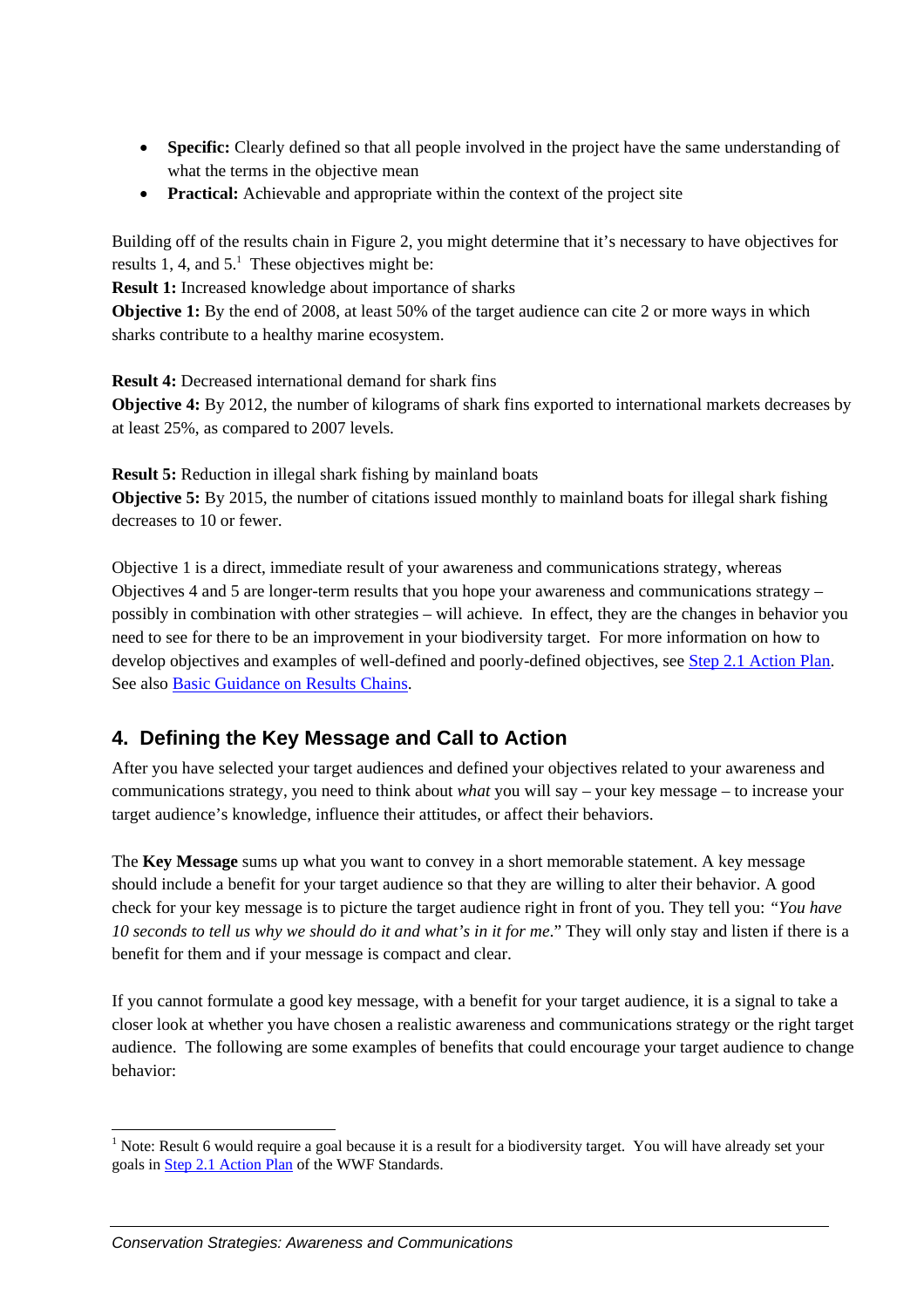<span id="page-8-0"></span>*Governments could be willing to change policy or regulations because:* 

- It will save resources for the future
- It can help the economic situation
- It makes them look good on an international level
- It gives them credit with local communities

*Local communities may change behavior because:* 

- It will save their resources (and food) for future
- It will create opportunities for new sources of income
- They are proud of their environment
- It will protect them from damage and danger

A **Call to Action** describes in a few words exactly what you want your target audience to do. It gives your audience specific advice or alternatives. It should not merely suggest that the audience refrain from some type of behavior – it should tell them what they should do instead. See [Box 2](#page-6-1) for an example of a key message and some calls to action. Also, for more examples of "on-brand" key messages by target audience, see the [Key Messages from](https://intranet.panda.org/documents/folder.cfm?uFolderID=63607) Brand Guidelines:

#### **Box 2. Example Key Message and Calls to Action**

#### **Situation:**

As described in [Box 1,](#page-7-1) fish stocks are dwindling in the project area due to overfishing. Local fishermen are noticing that their resources are dwindling, so the project team sees a good opportunity to communicate with this target audience and encourage them to change behavior.

#### **Key Message and Calls to Action:**

*Key Message:* Overfishing is bad for the environment. Help stop overfishing. Is this a good message? No, it is not clear how the target audience benefits from stopping overfishing.

*Better Key Message:* Over-fishing results in insufficient catch in the future. By helping to stop overfishing, you protect your future income and continue to provide food for your families.

*Call to Action:* Adopt sustainable fishing methods

*Some Other Examples of Good Calls to Action:* 

- Stop illegal logging and switch to FSC wood products.
- Help stop overfishing by writing your government and letting them know your concerns.

*Note: The Calls to Action give your audience specific advice or alternatives. They do not suggest simply stopping something – they tell the audience what they should do instead.*

## **5. Choose Activities and Tools to Help You Deliver Your Key Message and Call to Action**

Now you have thought about *what* you are going to tell to your target audiences, the next step is to decide on *how* you are going to reach out to them. What activities and tools will you choose to deliver your message? Your choice will depend on what you want to achieve, the message you want to communicate, and the profile of your target audience.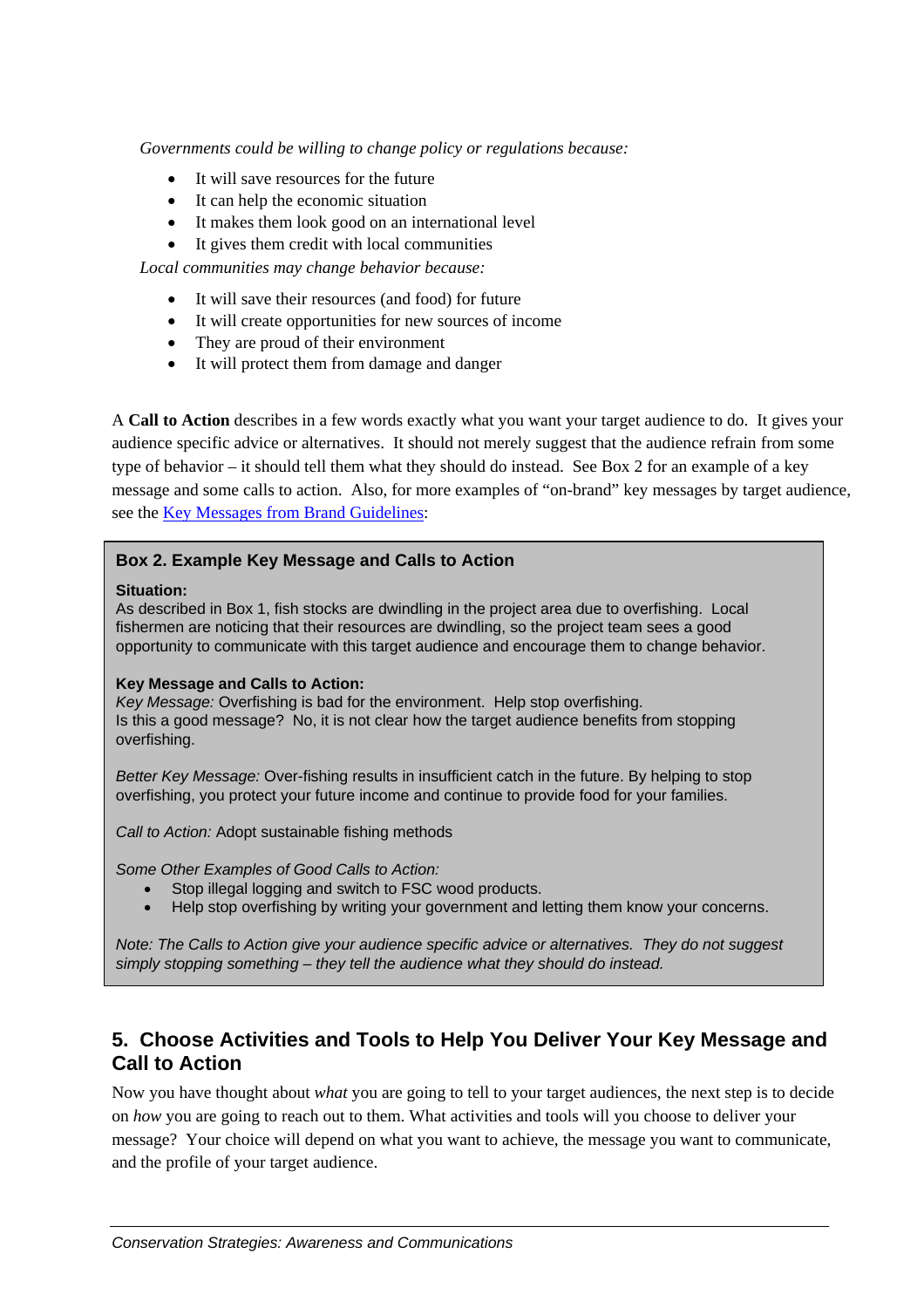- **Communications Activities** are how you use communications channels to pass your message to the outside world (e.g., TV-campaign, Internet campaign, celebration event around new certification, press conference, visits to key companies, and workshops on FSC forest management).
- **Communications Tools** are the communication materials you produce often cost items (e.g., leaflet, brochure, presentation, press release, banner, testimonial and showcase, educational booklet, and ad).

#### **Box 3. Example Approaches, Activities, and Tools for Delivering Key Messages and Calls to Action**

#### **Situation:**

After years of working with the government a new marine protected area is gazetted. After this gazettement the fishermen are no longer allowed to fish with the trawlers they used to use. The fishermens' wives begin a strong anti-WWF campaign using the very strong message: WWF starves people. The message is all over the news and your image is seriously damaged.

#### **Approach 1: Fight Back**

*Communications Activities:*

- Attack the women in a media offensive saying they talk nonsense, it's just for the money, MPAs are good for the environment and for future generations, they should know better.
- Look for others to back up your story

*Communications Tools:*

- Press releases
- Flyers to give to people
- Internet actions

#### **Approach 2: Be Very Quiet**

*Communications Activities:*

• None (It's better to sit still when someone is shaving your head)

*Communications Tools:*

• Q&A and reactive statements in case the press calls

#### **Approach 3: Work Face to Face with Women**

*Communications Activities:*

- Face-to-face meetings with small groups of women (Don't go public, but try to talk to them to convince them)
- Guided field visit to MPA with women to explain ecosystem and effects of unsustainable fishing

*Communications Tools:*

- Leaflets for the women
- Reports on benefits of MPAs (from a source THEY trust)

#### **Approach 4: Repair Your Image**

*Communications Activities:*

- Non-contradictive activities to show you are the good guy: a children's campaign that educates youth, a theatre play in fishermen's villages that explains MPAs in a friendly manner
- Debate about alternative income strategies and let fishermen take active part

*Communications Tools:*

- Campaign materials for the children's campaign (Internet, event, contest materials, etc.)
- Report on alternative incomes in marine areas
- Press release about event, campaign, and debates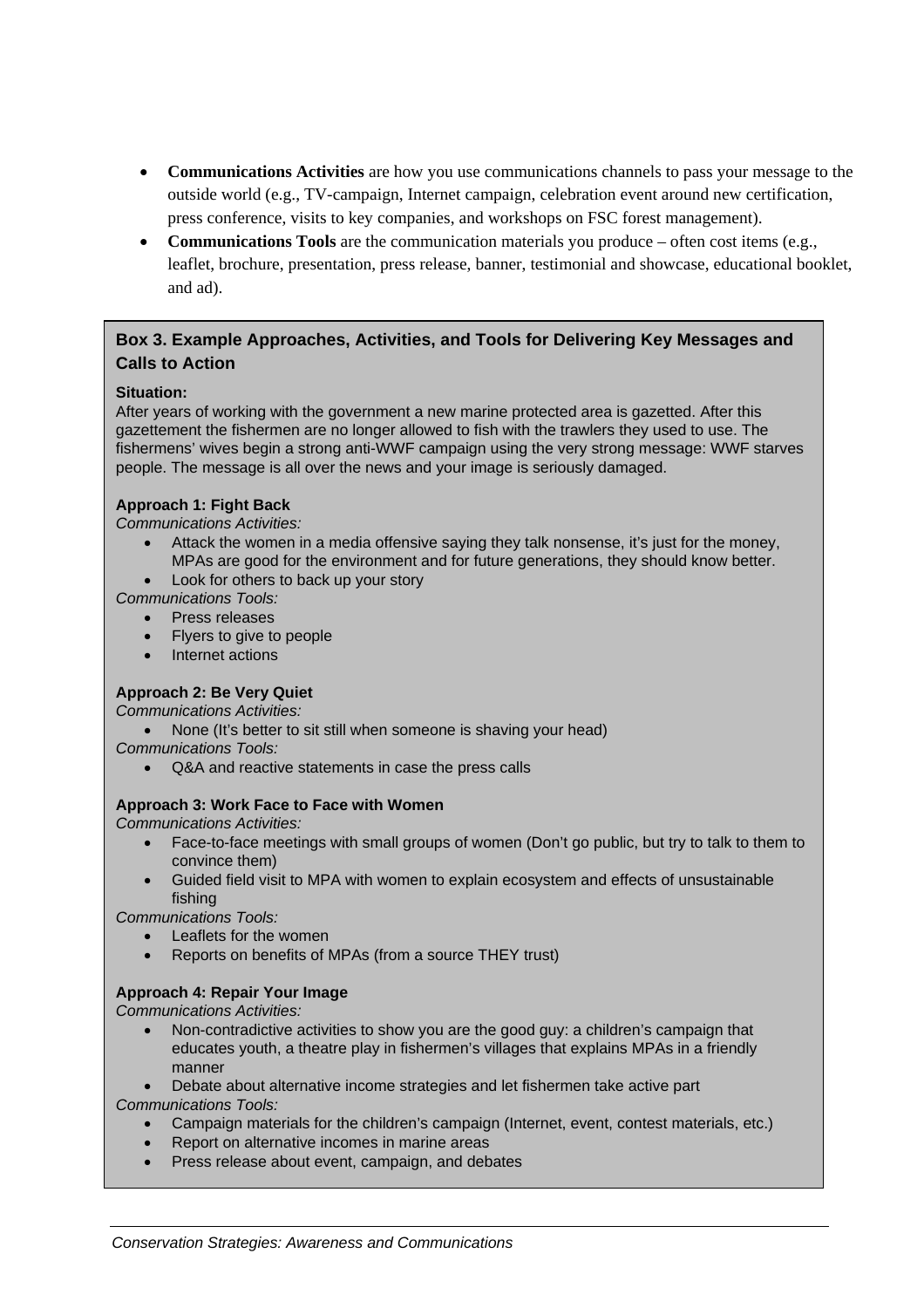<span id="page-10-0"></span>Which activities and tools you choose will often depend upon what approach you want to take with your awareness and communications strategy (see [Box 3\)](#page-6-1). Every choice will have a different result. It is up to you and your project team to decide which approach, activities, and tools will be most effective in helping you achieve awareness and communications objectives that will bring you closer to achieving your conservation goal. When working with an organization like WWF, you may find that you are sometimes using communications as a tool to respond to what is happening in your environment. In such a case, you may not have chosen awareness and communications as one of your project's strategies, but you will have to use it to react to developments in the course of the project. [Box 3](#page-6-1) provides an example of such a situation. For more information on choosing the right channel and media, see the [publishing guidelines.](https://intranet.panda.org/documents/document.cfm?uFolderID=4291&uDocID=59835) For a summary list of activities and tools, their benefits and the challenges involved, see [5-2 Formal](https://intranet.panda.org/documents/folder.cfm?uFolderID=60990)  [Communications Products, Annex 1.](https://intranet.panda.org/documents/folder.cfm?uFolderID=60990)

Various communication tools are effective for different purposes. Annex 1 provides a list of communications activities and tools and their common uses. This annex should not be used as a substitute for developing an overall strategy, but it can help you explore and select appropriate activities and tools.

As you develop your awareness and communications strategy, you should also look around to see what your office, other partners, national WWF offices, and the wider network are doing in this area. It is important to look outside your team to make sure that your messages are coordinated, consistent, and timed appropriately.

Prior to implementing your awareness and communications strategy, you should think about pre-testing your messages, activities, and tools for specific target audiences. This is particularly useful if you do not have experience with a specific target audience or if you are not sure your message, activities, and/or tools will be understood or effective for achieving your communications objectives. Often, communications departments will pre-test advertisements, mailings, and other mass media messages on a representative sample of the target audience. Pre-testing can also be done more simply and on a smaller scale, just by inviting or visiting some persons from your target audience, showing them your tools and discussing the message with them. By doing this, your project can avoid mistakes and unexpected effects from communications.

## **6. Monitor and Evaluate the Effectiveness of Your Message**

As with all strategies your project team implements, it is important to monitor and evaluate the extent to which your strategy is contributing to your conservation objectives and goals. For an awareness and communications strategy, you need to examine to what degree your message has had the intended impact. Looking back at the example results chain in [Figure 2](#page-6-1) (also copied on the following page), this team would need to determine whether its strategy:

- Increased knowledge about the importance of sharks;
- Increased interest in shark conservation:
- Influenced consumer preference for shark fin soup:
- Decreased international demand for shark fins:
- Reduced illegal shark fishing by mainland boats; and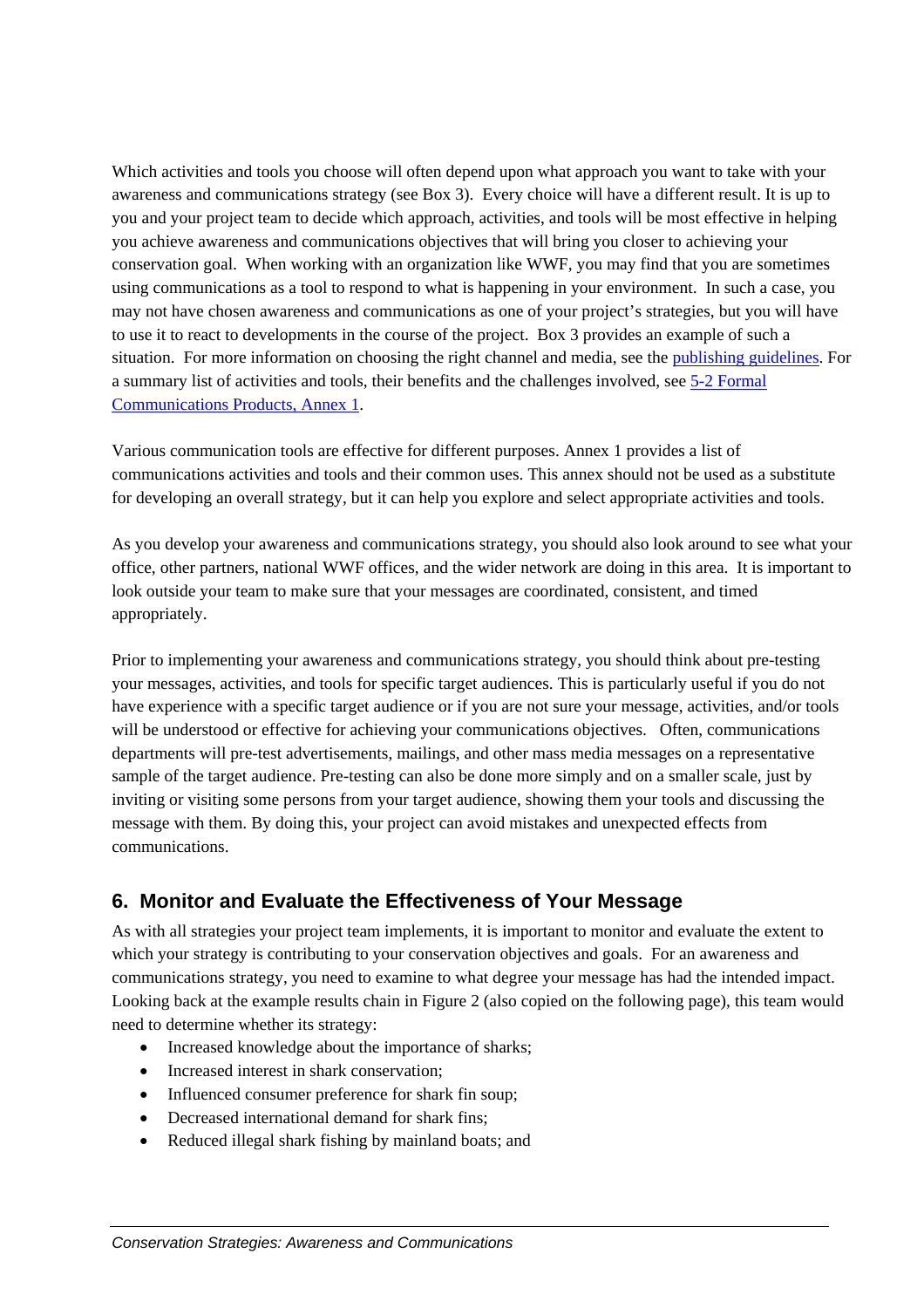<span id="page-11-0"></span>• Improved the health of shark populations at its site.

Obviously, the earlier results will be more directly linked to the awareness and communications strategy, whereas the later results are what one hopes/assumes will follow from the achievement of these early results. You should develop indicators associated with each of your key results and monitor them as you implement your strategy (for more information, see [Step 2.2 Monitoring Plan](https://intranet.panda.org/documents/folder.cfm?uFolderID=60979) and [Basic Guidance on](https://intranet.panda.org/documents/folder.cfm?uFolderID=60995)  [Results Chains\)](https://intranet.panda.org/documents/folder.cfm?uFolderID=60995). If you used a results chain, this will help you identify the indicators you should be monitoring (see [Figure 3\)](#page-11-1). You may not necessarily have the resources to monitor all of these indicators, but the results chain will at least give you a framework for determining what indicators you should ideally monitor.



#### <span id="page-11-1"></span>**Figure 3. Potential Indicators for Example Awareness and Communications Strategy**

If your awareness and communications strategies are not contributing to the results you expected to achieve, you may need to rethink your assumptions and adapt your strategy. Some questions that might help you adapt your strategy include:

- Did you reach the right audience?
- Did you use the right message?
- Did your audience understand the message?
- Were the communications tools you used appropriate?
- Might another awareness and communications approach have been more effective? If so, which approach and how should it have been used?
- Are there other factors at your site that are influencing the degree to which your strategy can be effective? If so, should you be implementing other strategies in addition to or instead of your awareness and communications strategy?

## **Other Steps to Keep in Mind**

Your awareness and communications strategy is just one strategy among a suite of strategies your project team is implementing. You should be using the WWF Standards for planning your overall project – including all aspects related to your awareness and communications strategy. As such, you should make sure that you integrate your communications activities into your action plan, work plan, operational plan, and monitoring plan (see [Step 2.1](https://intranet.panda.org/documents/folder.cfm?uFolderID=60978) and [Step 3](https://intranet.panda.org/documents/folder.cfm?uFolderID=60973) of the WWF Standards). This includes, but is not limited to thinking about the specific activities and tasks you will need to undertake, who will be responsible for implementing them, how much will they cost, and how long will they take.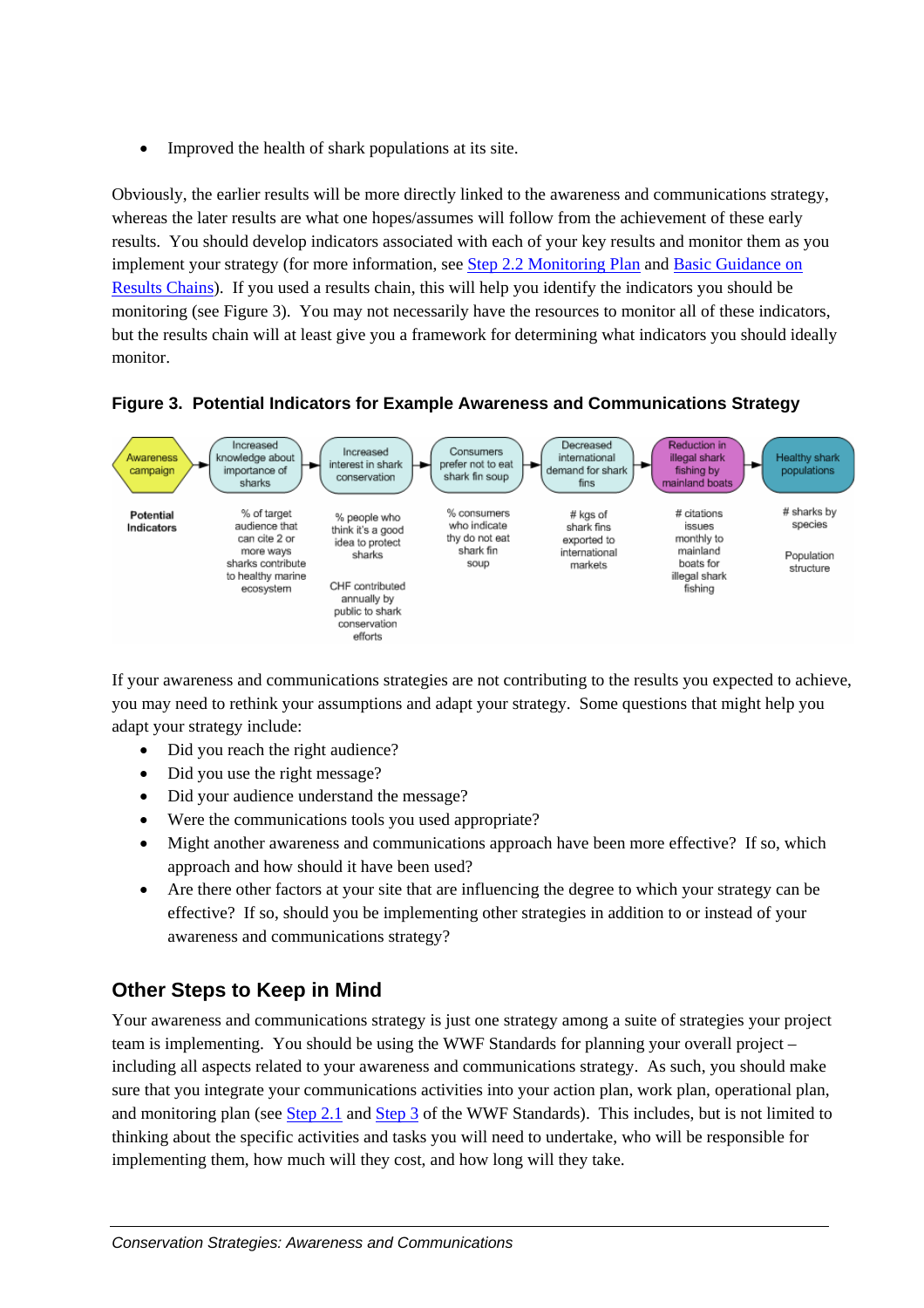## <span id="page-12-0"></span>**Being on Brand**

In addition to thinking about how to develop and implement your awareness and communications strategy, you also need to make sure you are careful about how you represent WWF. The WWF logo is one of the most recognized in the world. To make people really understand WWF's core purpose – saving nature with people, people living in harmony with the natural world – it is important to properly position WWF every time you communicate to any audience. Just like a person, your tone of voice can be formal, casual, persuasive, or passionate, but your message should always sound like it is coming from the same organization. People who click on our websites, read our reports, and see WWF folders and advertisements should have no doubt that everything comes from one global organization. Therefore presenting WWF's brand correctly is crucial. This means being consistent with the logo, slogan (For a living planet), typefaces, colors, and "on-brand" with your key messages and the way WWF uses words and images on all applications. All this will combine to communicate the sort of organization WWF is – active, passionate, and solutions-oriented.

When implementing communications activities and tools, follow this simple checklist and ask yourself:

- Is my message **passionate**? Does it really show my enthusiasm?
- Is it **optimistic**? Is it positive and forward looking?
- Is it **inspirational**? Will it move someone to take action?
- Does it **challenge**? Does it confront the issues?
- Is it **credible**? Will people believe me?
- Is it **accountable**? Does it demonstrate our honesty and trustworthiness?
- Is it **persevering**? Does it prove our commitment?
- Is it **delivering results**? Does it show what we have achieved?

When producing tools, also look at the [Brand Guidelines](https://intranet.panda.org/documents/folder.cfm?uFolderID=10763) on Connect for the use of logo, slogan, typefaces, visuals, and colours.

## **References and Links**

#### **[Methodological guide for Designing and Implementing a Multimedia Communication Strategy](http://www.fao.org/docrep/005/Y4334E/y4334e00.HTM)**

FAO (Food and Agriculture Organization of the United Nations) guiding document focused on communications for sustainable development in developing countries.

#### **[Media Relations 101](http://www.arts.state.tx.us/news/media101/home.asp)**

Clear website with all aspects one should take into account while developing press or media relations. Examples are Texas-focused.

#### **[WWF College](http://www.wwfcollege.org/)**

Via WWF College you can follow on line learning modules on Communications, Campaigning and Advocacy & Lobbying. For information contact WWF College (college@wwf.nl) or look at Connect.